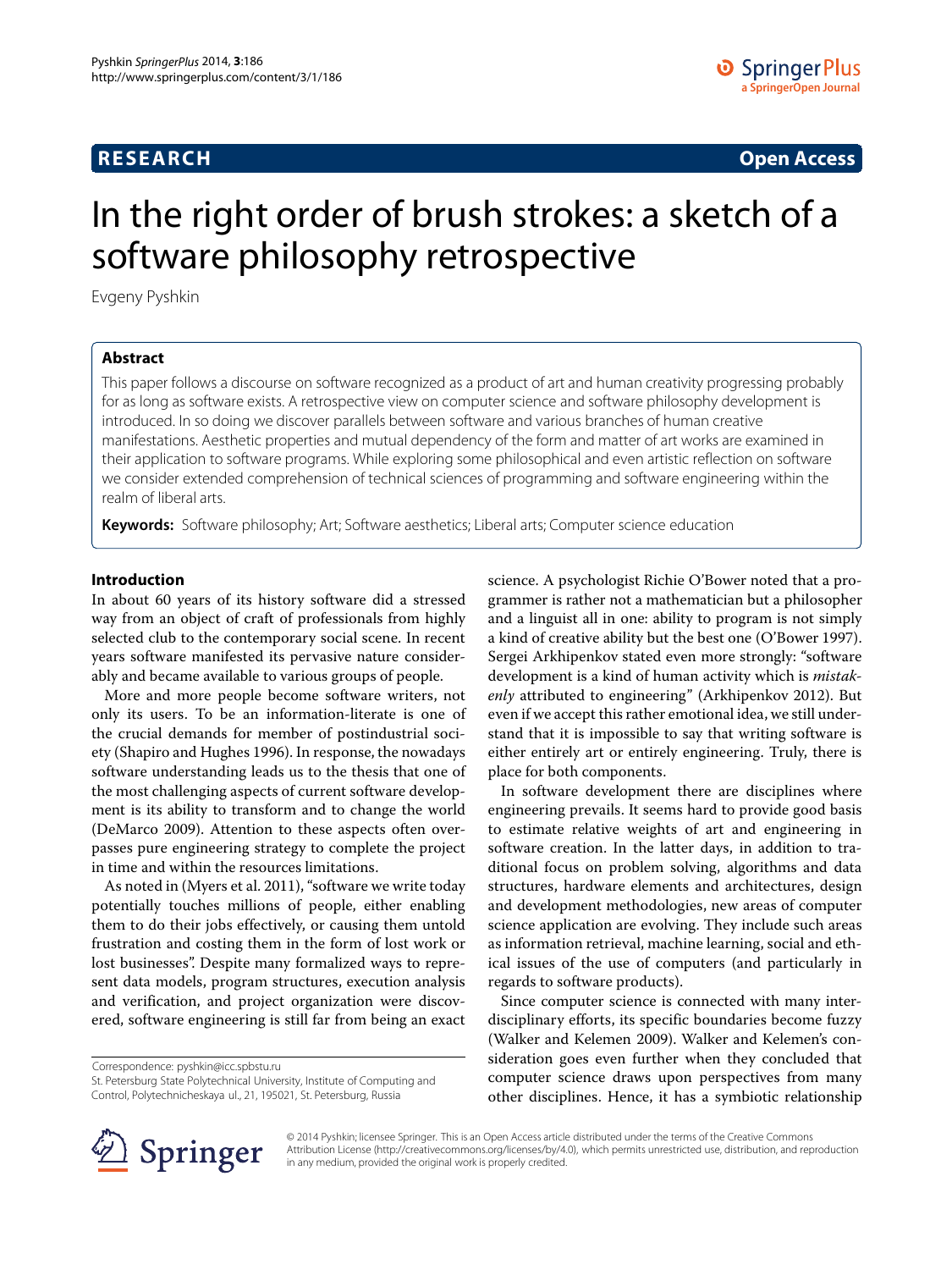with the liberal arts and therefore might be considered the ultimate of liberal arts disciplines. Interestingly, in medieval times the university curriculum differed remarkably from the today's understanding of humanities: within the context of liberal arts students studied such disciplines as grammar, logic, arithmetic, geometry, music, rhetoric, and astronomy. Knuth noted that grammar, logic, and arithmetic are important components of computer science (Knuth [1974\)](#page-5-6). Advancing with the consideration of computer science and especially software science as art, shouldn't we stop with only three titles?

Since the first decades after emerging of computers and software related disciplines, both computer and liberal arts researchers attempted to explore some philosophy and artistic reflections on software engineering (Knuth [1974;](#page-5-6) Eden [2007;](#page-5-7) Wing [2006;](#page-5-8) Bond [2005\)](#page-5-9). Since the appearance of software engineering in about late 60s, there were attempts to apply philosophical concepts to this discipline in order to reflect on engineers' activities, but these attempts were rather limited.

Software engineering hasn't been appropriately analyzed with highlighting a philosophical discourse on computer science. In addition to classical Knuth's research (Knuth [2001\)](#page-5-10) we can cite recent works in (Gruner [2011\)](#page-5-11) and (Northover et al. [2008\)](#page-5-12). Our current paper is another contribution to this yet unsystematic collection. However we concede eventual criticism on a bitty structure of this essay and evident lack of rational arguments and estimations, most of them being of quite suggestive nature.

#### **Good is beautiful, bad is ugly**

The thesis about software aesthetic properties considered as products of programming creative nature, its complexity and its social significance isn't novel. As far back as 1972 Andrey Ershov remarked: "in its creative nature programming goes a little further than most other professions, and comes to mathematics and writing" (Ershov [1972\)](#page-5-13). In turn, Dijkstra remarked that it occurs that a computer program may fascinate us by its logical elegance, but appears often totally unfitted for the human perception (Dijkstra [1976\)](#page-5-14). About a decade later Knuth mentioned that "computer programs are nice to write, and well-written computer programs are nice to read" (Knuth [1984\)](#page-5-15). Knuth's *Literate Programming* was then a novel transitional approach connecting (probably for the first time) a process of the source code creation with a process of the source code apprehension in terms of pleasantness that computer programs may effect. Later, the idea of writing programs as narratives found its reimplementation in other fields of software engineering, for example, in supporting acceptance test stories in behavior driven development.

However Arkhipenkov still complained in 2012: "I don't need a language allowing writing good programs, I'm

searching for a language making impossible to write bad programs." Seems to be "crying out in the wilderness" (Matthew 3:1-3)? Indeed, if we only were blessed to have such a language in literature, we would read only outstanding novels.

It seems less realistic to wait for a software language guaranteeing good software: nothing changed over the years – excellent programs are written by excellent developers. Despite there is probably no reliable metric to measure how does the developers' creativity affect their productivity and software product quality, there is intuitive expectation that it affects them strongly.

Here's another example. Main points of the *Zen of Python* emphasize more surface impressions of software than its technical quality: beautiful is better than ugly not only in external appearance (Peters [2004\)](#page-5-16). Wilson and Oram complain that university students are rarely taught how to see the software elegance, unlike to academic traditions in other creative fields like painting, plastic art or architecture (Oram and Wilson [2007\)](#page-5-17). It is essential that architects study to know how to look at buildings, composers study to know how to learn from others' music scores, but programmers mostly look at others' works only to fix bugs. They don't know how to see the code beauty. Unfortunately we often don't have enough time for this.

Beautiful solutions aren't obvious. Although a concept of (code) beauty are very subjective, there is a gut feeling: if a programmer is able to explain what makes the code beautiful, code beauty may be considered as one of properties allowing judging the software quality. The key question which is not answered here is what does beauty mean. This is a kind of term that we use without special definition. Here is another suggestive observation: often it is hard to find rationale for judging something beautiful or to convince that the code is beautiful. Unfortunately, it happens that people consider much easier to argue the inverse.

#### **The manner and matter in software compositions**

In this article we follow our previous work focused on problems of programming teaching (Pyshkin [2011\)](#page-5-18). With help of the philosophical categories of form and matter applied to software considered as a product of human creative ability, we believe that the form doesn't simply clothe the content of the work and separates it from the outside being, just like if it was the case of literature, visual arts and even the case of music. The form rather connects the creation to the external world: the manner and matter being interpenetrating and mutually dependent (McElroy [1888\)](#page-5-19)

In contrast to MacLennan's consideration (MacLennan [2006\)](#page-5-20), where the matter of software engineering is considered to be the hardware and the form is the software itself which organizes resources provided by the hardware into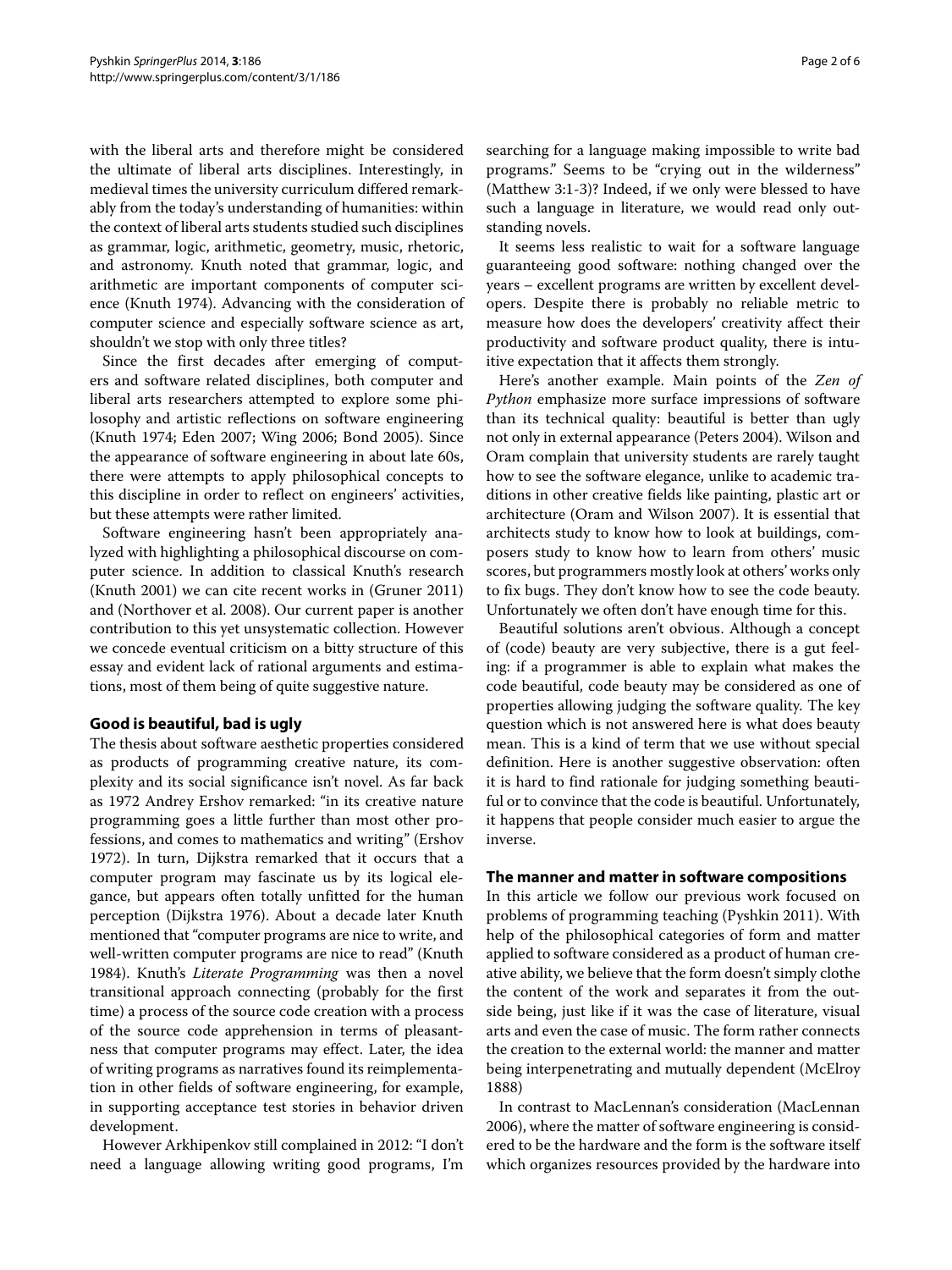a dynamic purposeful process, we apply both categories to software. Our analogy is also in accord with Gruner's mention from (Gruner [2011\)](#page-5-11): "Like a poem, software has thus also aesthetic qualities (which are often forgotten in the literature on software ontology), such as *form* (even beauty in its form), legibility, etc."

Hence, producing readable software is one of the essential abilities of a software engineer who, similar to a painter or a musician, programs not only the computer but also the act of reproduction of developer's creation in the beholder's mind.

Let us introduce a glance to Russian humanities. As Russian theologian and mathematician Pavel Florensky considered, paintings become works of art not at the moment of their creation, but at the moment when they are recognized by a recipient. Otherwise they aren't more understandable than a music score (being a sort of twodimensional graphics) before it sounds by instrumental or intellectual implementation. Nevertheless, composers say that an experienced musician is able to judge the music work's value simply by viewing the music score graphics' beauty or, on the contrary, it's ugliness (Florensky [1991\)](#page-5-21): they may be experienced to execute (and therefore to reproduce) the work mentally. Furthermore, a composer writing a symphony normally works with a music score which is an abstract representation of composer's intentions. The adequacy of such a representation strongly depends on the author's ability to map the notation to the sound mentally (Edmonds [2007\)](#page-5-22). Remember the example of Beethoven who lost hearing in his later years.

Thus, not only the concepts underlie software development approaches, but also a sense of aesthetics that fast every enthusiastic developer has: "a sense of what is pleasant to perform and what is unpleasant to endure, what is beautiful to behold and what is intolerably ugly" (Bond [2005\)](#page-5-9). It advances the Knuth's note about programs' beauty introduced as elegant statements of program's tasks and *symphonic* (sic!) composition of its parts (Knuth [2001\)](#page-5-10).

Since a source code is a textual form of a programming code (therefore these two types of codes are often supposed to be synonyms), the primary difficulty of code understanding is its interpretation as a textual artifact (Berry [2011\)](#page-5-23). To a great extend, understanding software code is based on capabilities to deal with languages. Even for visual arts it is often hard to explain what makes the creation product beautiful. Zeki supposed that it is caused by the fact that the human brain's visual system is much more developed than its language centers, since it has had much more time to evolve (Zeki and Nash [1999\)](#page-5-24).

#### **Software art manifestations**

As a matter of things, an idea to consider software as an art is quite recent, at least if we compare it to the genesis

of software itself. But the question whether the criteria of other arts should be or may be applied to the domain of programming and software engineering, remains open.

We can recognize at least three types of software manifestations as an art. First, software as a media art, if the external appearance of software in form of interactive media is exploited at most. Second, "contestable", or competitive art, if programmers compete in aesthetic appearance of programs written under some conditions that may be artificial. Contests of one-line programs could serve as a model. Third, and probably the most important for us, if we consider software internal implementation as an art, and discuss beauty attributes in the code itself.

Aesthetic satisfaction may come in different ways. Knuth mentioned that "pleasure is significantly enhanced when we accomplish something with limited tools" (Knuth [1974\)](#page-5-6). I remember the epoch of so called programmable calculators with very restricted memory facilities. What a pleasure and proud it was, when I wrote a program solving a square equation and featuring to deal with complex roots. It had size of about 40 per cent less comparing to the "standard" solutions in published tutorials and used only high efficient stack memory (that could now be called as a processor cache) to manipulate with data instead of calculator registers which were accessible at much slower speed. It meant that I gained miraculously both execution time and memory space.

One more sample comes from an academic lab where I revised a student's program dealing with constructing and processing triangles defined by the plain coordinates of its three angles. We converted the solution which primarily didn't step over the bounds of six numeric values to a really nice construction defined in terms of geometry model presented in Figure [1](#page-2-0) (do you still remember

<span id="page-2-0"></span>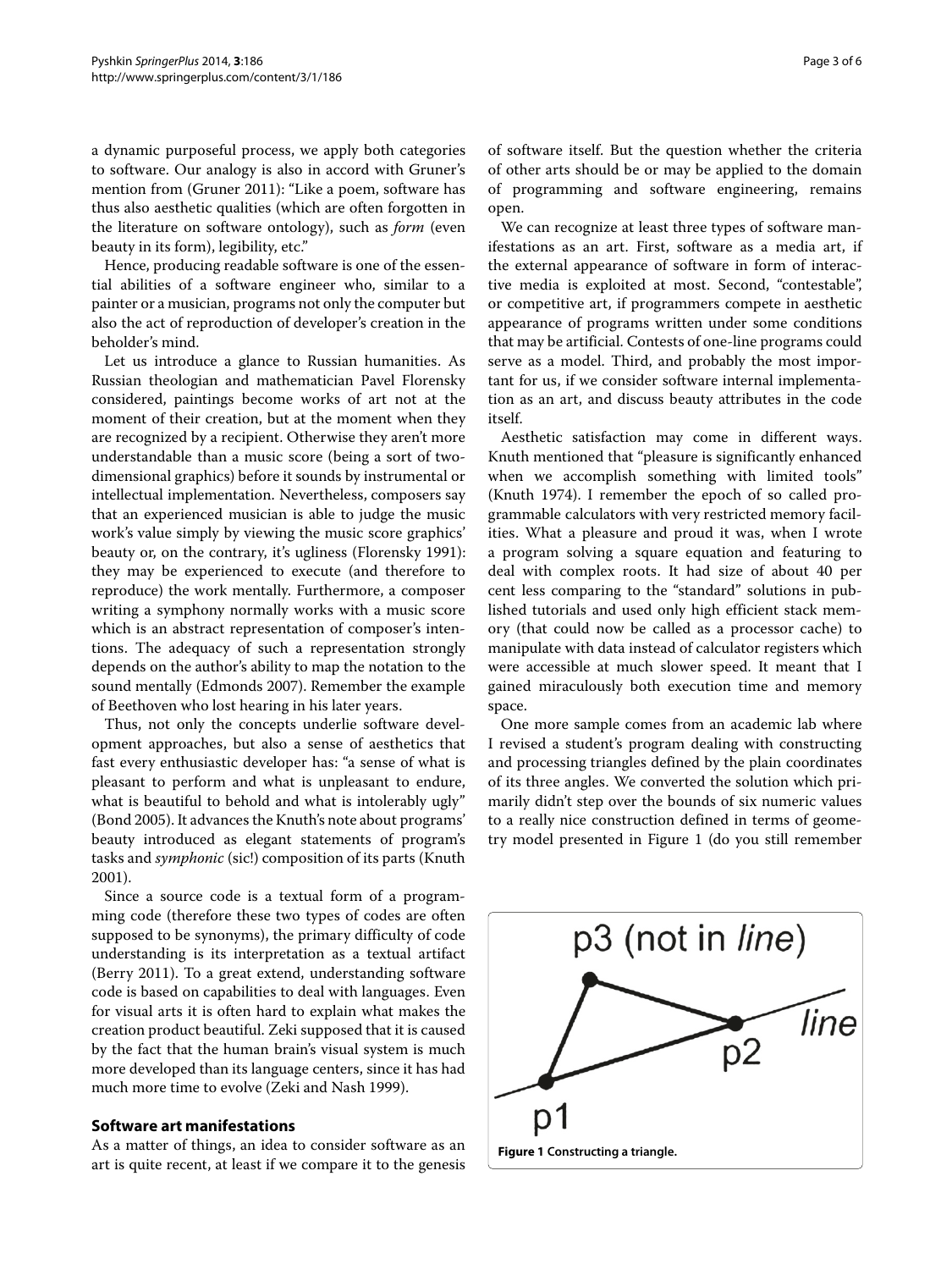that geometry was one of the liberal arts in ancient universities?). Thus the solution has been shifted from the operational orientation to almost pure data model. The following fragment in Java provides some glimpse of that refactoring (see Listing 1):

## *Listing 1. Geometry example*

```
public class FigureFactory {
 public Triangle createTriangle(
   Point p1, Point p2, Point p3 ) {
   if( p1.equals(p2)) return null;
   Line line = new Line(p1, p2);
   if( line.include(p3)) return null;
   return new Triangle(p1, p2, p3);
 }
 1/\ldots}
public class Figure {
 //\ldotspublic abstract boolean include(
      Point p );
}
public class Line extends Figure {
 // Line definition: ax+by+c=0
 double a;
 double b;
 double c;
 Line( Point p1, Point p2 ) {
   this.a = p2.y-p1.y;
   this.b = p1.x-p2.x;this.c = -p1.x*a-p1.y*b;}
 @Override
 public boolean include( Point p ) {
   if(a*p.x + b*p.y + c == 0)
     return true;
  return false;
 }
// ...
```
Another sort of programming artistic manifestation is so called code poems. Inspired probably by the famous Perl poem by Hopkins [\(1995\)](#page-5-25), the artist and engineer Ishac Bertran launched a project inviting people to write poetry in any programming language (Solon [2012\)](#page-5-26). Indeed, many years ago, when I wrote a demo C functions to skip comments in style of ANSI C code, I felt vaguely that I wrote a sort of poem, in Bertran's terms. Listing 2 represents one verse:

}

#### *Listing 2. closeComment() function.*

```
// Skipping the comment
int closeComment() {
 for( ; ; ) \{if( (lit = getc(fin)) == EOF)
   return EOF;
  switch( lit ) {
     case '*':
       // Expecting comment closing...
       while(1) {
         if( (lit = getc(fin)) == EOF)
         return EOF;
         switch( lit ) {
           case '*': continue;
           case '/': return 0;
           default : break;
         }
         break;
       }
       continue;
     default : ;
    }
   }
}
```
In contrast to the previous example dealing with "geometric types", the above solution (for the process presented in Figure [2](#page-3-0) as a state chart) is a kind of pure *control* structure (what makes it nice as I dare to say), the only data processing being the checking of the just scanned character.

So Knuth was right as he mentioned that even routine processes may sometimes be beautiful.

Another good example of such a routine process comes from the text processing domain. The task of parsing

<span id="page-3-0"></span>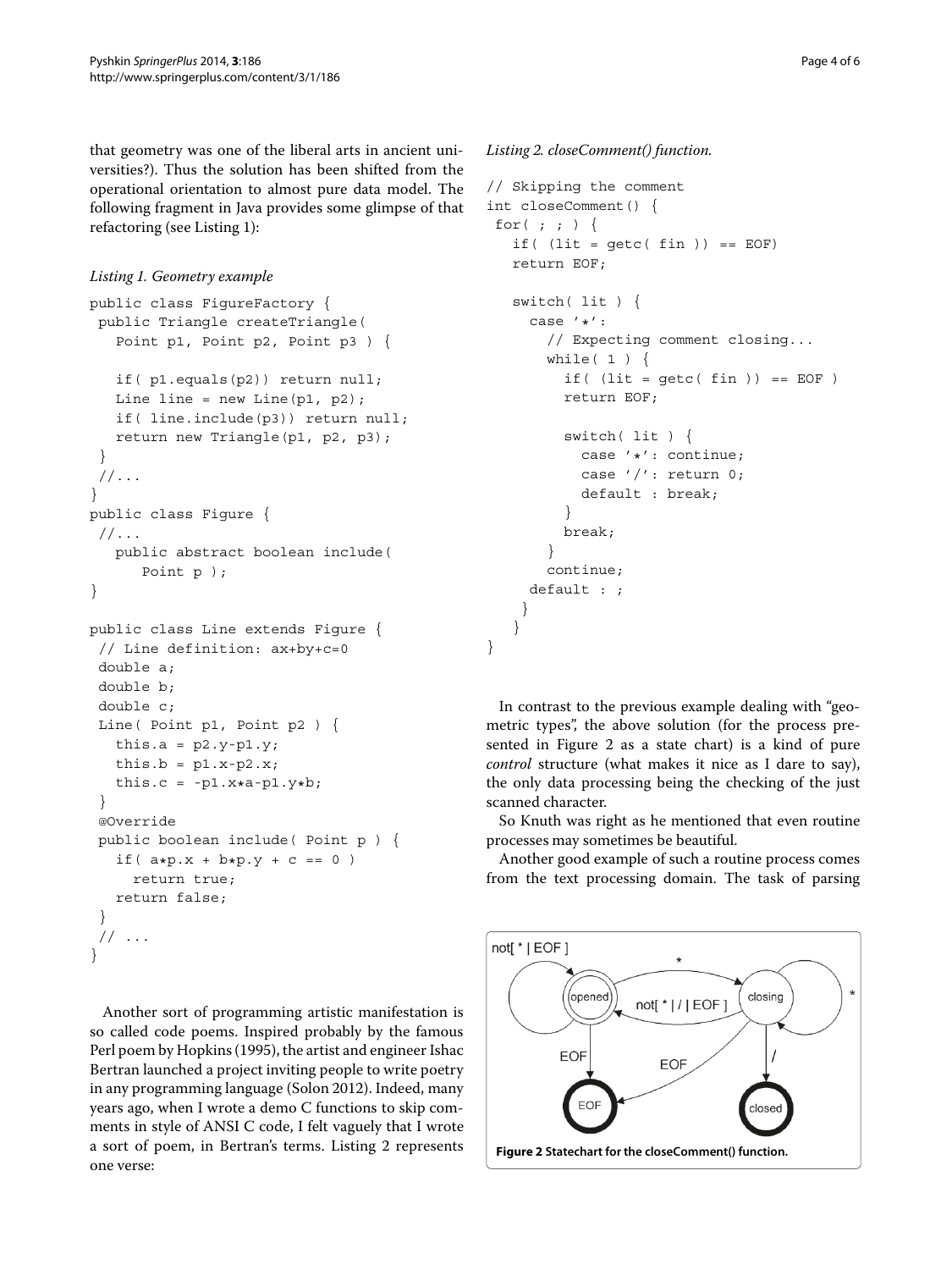

<span id="page-4-0"></span>parenthesis-free expressions is one of traditional tasks used in the academic courses of programming. The problem of constructing an expression recursive parser is complex enough to explain elements of compiler theory, lexical and syntactic analysis, methods of parser construction, a concept of abstract syntax tree as well as the usage of polish notation to simplify expression calculation.

At the same time an expression recursive parser is manageable to meet academic requirements. One could say that arithmetic expression recursive production rules illustrate a kind of ideal software requirements since the target program structure strongly relies on it. Isn't it beautiful if the programming language implementation follows the grammar rules almost directly? The hierarchy of function or class method calls (Listing 3 represents a fragment of a parser class definition) may be considered as text based visualization of the production rules shown in Figure [3.](#page-4-0)

## *Listing 3. The expression recursive parser implementation fragment.*

```
void Parser::expression()
{
  item();
  Lexema lexema = lexer.get();
  switch( lexema.type )
  {
  case TOKENTYPE_OPERATION:
    switch( lexema.operation )
  {
  case OPERATION_ADD:
  case OPERATION_SUBTRACT:
    lexer.next();
    expression();
    polish.push_back(lexema);
    break;
  }
 }
}
```

```
void Parser::item()
\left\{ \right.factor();
  Lexema lexema = lexer.get();
  switch( lexema.type )
  {
 case TOKENTYPE_OPERATION:
   switch( lexema.operation )
   {
   case OPERATION_MULT:
   case OPERATION_DIVIDE:
     lexer.next();
     item();
     polish.push_back(lexema);
     break;
   }
  }
}
```
# **Conclusion**

Despite a computer program is primarily aimed to get some practical results of its execution, the object of a program isn't effectively a heartless automaton performing sets of instructions represented in special form. The program is oriented to a human reader's attention: we attempt to explain, what we would like to get from a computer and in which way. It gives us a newer comprehension of the Dijkstra's note about programs that get their sense only during execution (Dahl and Hoare [1972\)](#page-5-27). So, we may paraphrase on the earlier note: experienced software composers are equally able to judge the code value (i.e. code quality) by viewing code graphics' beauty or, on the contrary, its ugliness.

There are software practices (extreme programming, for example) where code inspection is one of the essential production stages. Static analysis and unit testing are also examples of code recognition and rediscovering in the course of its verification. This leads us to one more interpretation of a Kent Beck's famous maxim, "Hold on there – I never said that test-first was a testing technique. In fact, if I remember correctly, I explicitly stated that it wasn't" (Beck [2001\)](#page-5-28).

It's hard to model adequately the human creative ability, but it's possible to model the creative process itself, so to be able to recognize and to judge the artifacts being products of this process whether they are music compositions, pieces of painting, literary efforts or, in a case we are interested here in at most, software projects. Considering software as art changes our understanding of software and shifts the focus of the art from the object orientation to a broader system orientation (Edmonds [2007\)](#page-5-22).